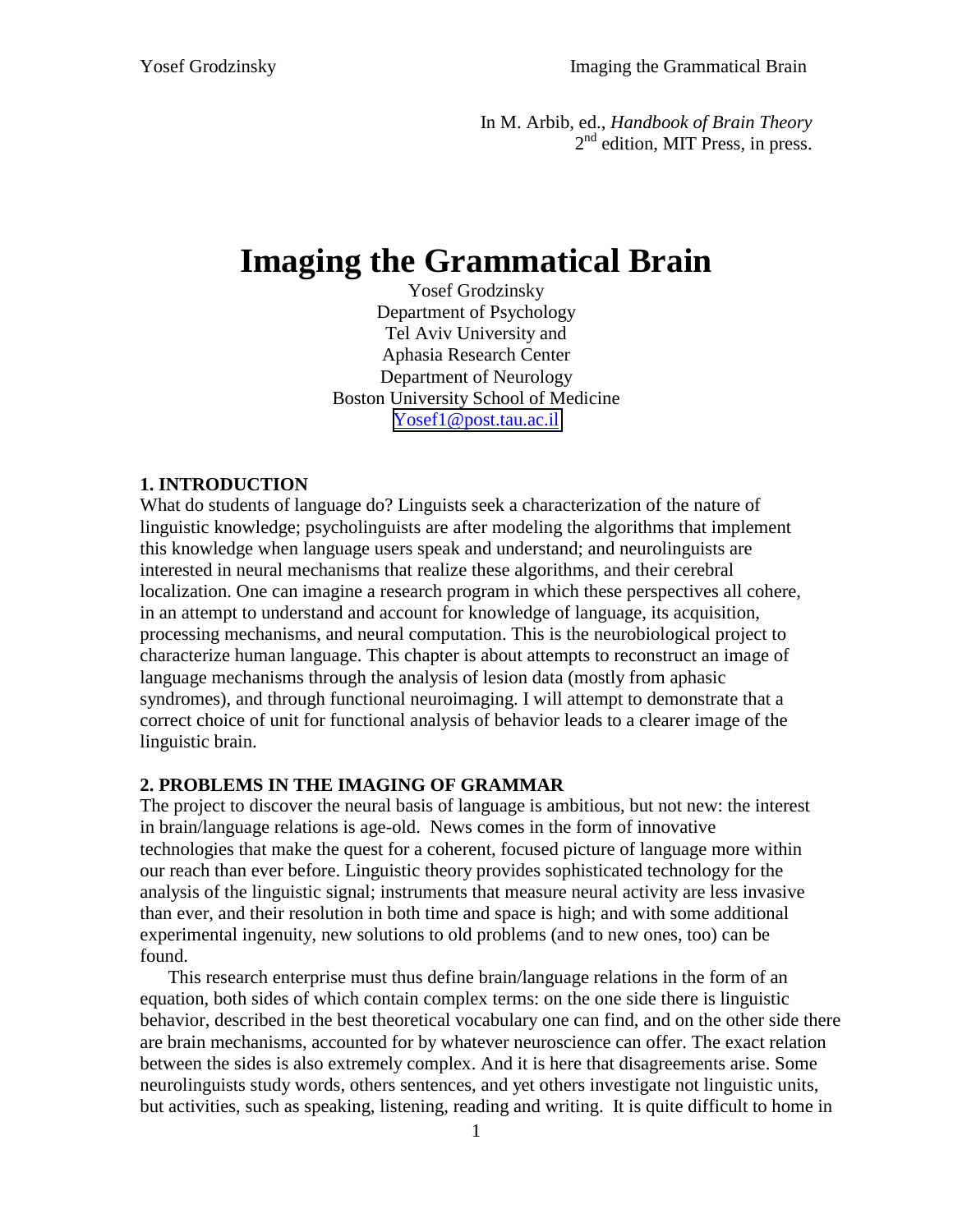on a unit of analysis on which consensus (one that would hopefully reflect understanding) exists. In this respect, the study of language is unique. Compare it to the study of the visual system – a research program that has been – uncontroversially, I believe – a success story. Debates in vision exist, yet none regards the basic unit of analysis. In low-level vision, lines are lines, angles are angles, and edges are edges – elemental parts that quite clearly play a constitutive role in forming our visual experience. Likewise, in visual object recognition (where a heated controversy is currently taking place) the basic units of analysis – objects organized in hierarchically structured categories – also seem consensual. In the study of language, by contrast, little is agreed upon. This weakness threatens to hinder the effort to image the neural basis of language.

The present perspective sees linguistic capacity as critically involving the pairing of sound sequences and meanings, aided by inventories of combinatorial rules, and stores of complex objects of several types, over which these rules operate as language is practiced through its various modalities. An examination of the current state of knowledge, based on traditional and new techniques and approaches, indicates that this is the best approach. The remainder of this chapter is an attempt to make some order in the available sea of data, in an effort to formulate a coherent research program that will hopefully lead to a precise characterization of the neural basis of the human language faculty. For reasons of space, the focus will be on linguistic combinations at the sentence level, leaving aside fairly successful areas of research such as the cerebral representation of word structure and meaning, phonology and phonetics, and compositional semantics (e.g., Phillips *et al*., 2001; Posner & Pavese, 1998).

## **3. RECONSTRUCTING THE IMAGE OF GRAMMAR: LESION DATA**

Some neuropsychology first, briefly: The old Connectionist school – founded by Broca, Wernicke, and Lichtheim, and revived in our time by Geschwind (1979) – fortified belief in the existence of cerebral language centers. As clinicians, they mostly emphasized patients' communicative skills, viewing language as a collection of *activities*, practiced in the service of communication: speaking, listening, reading, writing, naming, repetition, etc. The characterization of the language centers derived from this intuitive theory – each activity was associated with a cerebral locus. The resulting theory of localization uses these activities as building blocks and takes them as the essence of human linguistic capacity. Against this background, psycholinguists have since the 1960s attempted to devise a new perspective. They challenged the old outlook on the centers, on the basis of theoretical and experimental tools borrowed from linguistics and psycholinguistics (e.g. Goodglass & Berko, 1960; Zurif & Caramazza, 1976). Not denying the validity of the old approach, they focused on the distinction between linguistic levels of analysis, and placed new issues at center stage. Language was no longer a set of activities, but a structure-dependent piece of knowledge, divided into *levels of representation*, mainly phonological, syntactic and semantic. A variety of 1970s' experiments proved this approach worthwhile. Surprising results were obtained, showing that the brain makes distinctions between types of linguistic information. Such results could not be couched in the standard view, and an attempt was thus made to "redefine" the centers (Zurif, 1980): the anatomical, center-based conception was retained, yet each center was now said to contain devices used for the analysis and synthesis of language, rather than activities. Roughly, Broca's region (Brodmann's Area BA 44,45,47) was said to house syntax (harnessed in the service of both receptive and productive language), while semantics was assumed to reside in Wernicke's area (BA 22, 42, 39). Neuroanatomy also witnessed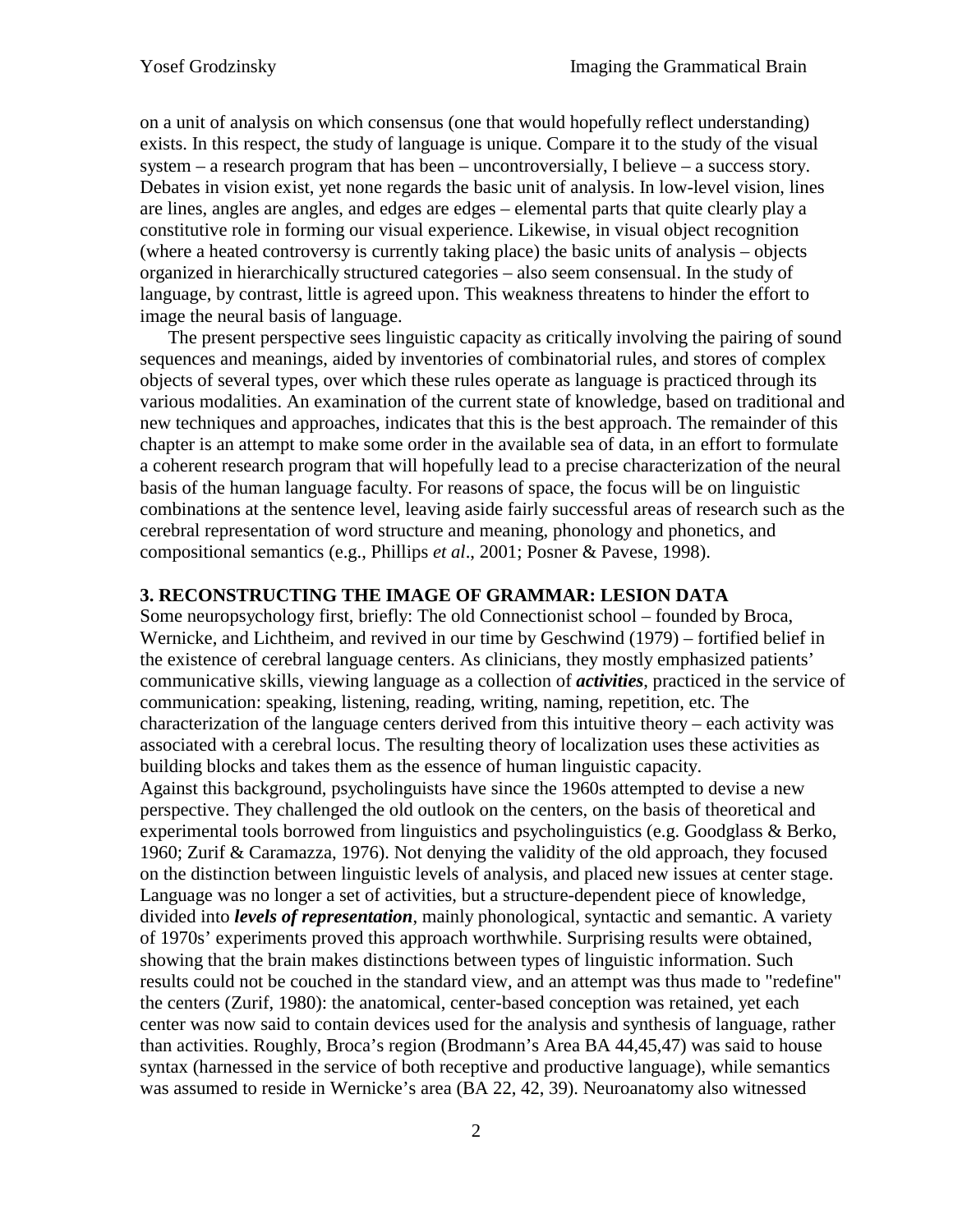parallel advances. As large samples of patients became available, it became increasingly clear that language occupies larger areas than previously supposed. As analytic and experimental tools improved, the involvement of both hemispheres in aspects of linguistic activity was documented (cf. Ojemann, 1991).



Figure 1: Brodmann's division of the left cortical surface into areas

Yet as findings accumulated – from different tasks, languages, stimulus types, and laboratories – contradictions within the behavioral data began to surface: In some cases, Wernicke's aphasics showed syntactic disturbances; Broca's patients, on the other hand, while failing certain tasks that probe syntactic abilities, succeeded in others. Serious doubts were cast on the new model, in which Broca's area (but not Wernicke's) supports receptive syntactic mechanisms. Subsequent attempts to reconcile the findings with the prevailing view were called for. So it was claimed that regions are organized not just by activities and linguistic levels, but also by *tasks*. Claims like "syntactic comprehension is compromised", and "grammaticality judgment is intact" began to be heard.

Upon examination, a common thread could be noticed in these analyses: while being detailed in the description of tasks and activities, they were all rather "holistic" in their approach to the linguistic signal. Gross distinctions between form and meaning seemed sufficient, and hence, less attention was paid to detailed structural properties of linguistic stimuli. Still, the amended neurological model of language could continue and prevail.

An exception to this description is the study of phonology and phonetics (cf. Blumstein, 1994). In these areas fine, theoretically-motivated distinctions have long been used, and landmark discoveries of subtle distinctions that the brain makes among informational types have been made. Students working in other domains of language, however, were slower in making connections between matters neuropsychological and linguistic. Yet, when it turned out that the task-oriented approach was incorrect, the next move was to try and argue that the inconsistencies in results discussed above were just apparent, due our failure to make distinctions among linguistic types. It was argued that systems of grammatical knowledge are complex, and as such, can experience partial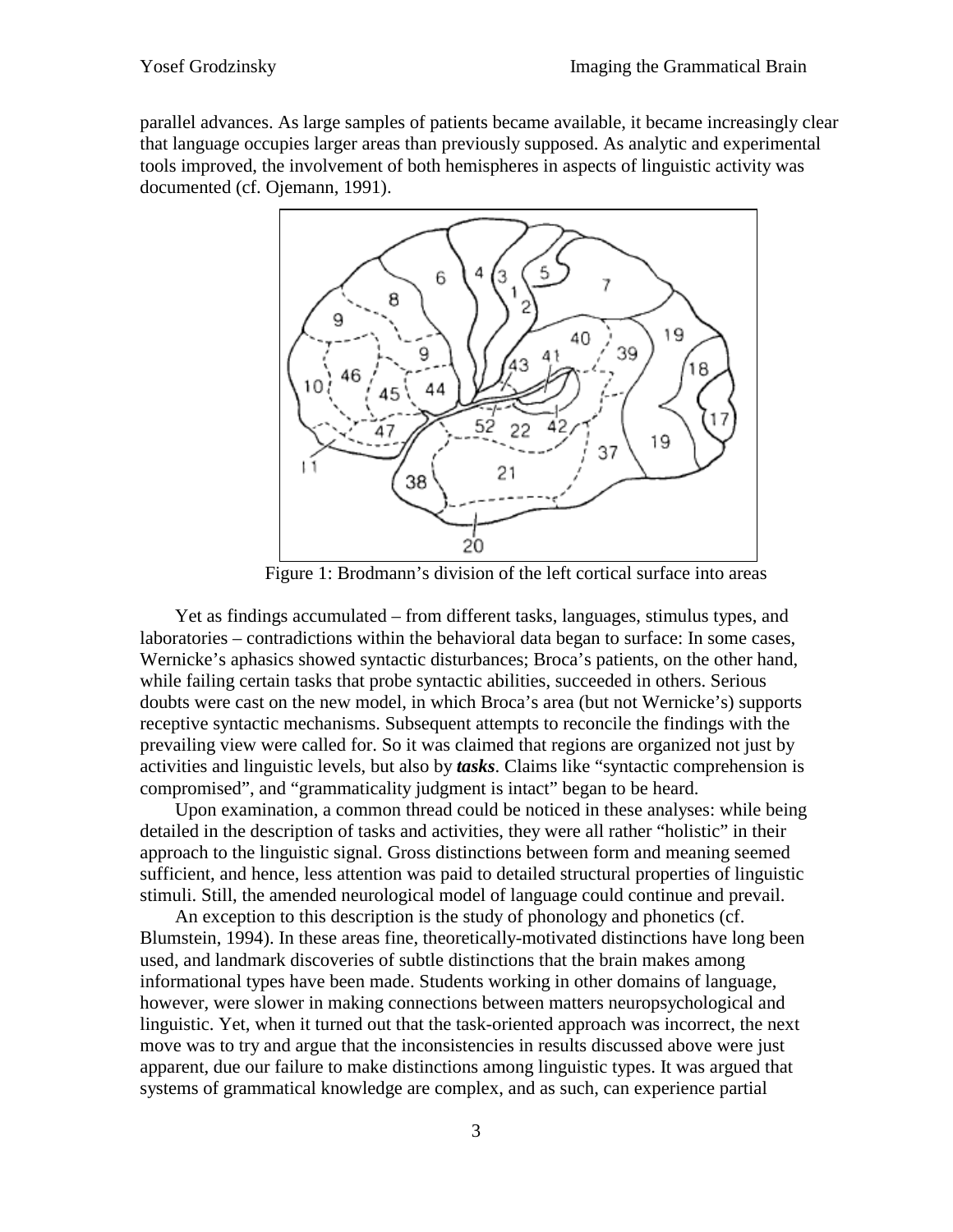breakdown subsequent to focal brain damage. The next step, then, was to seek linguistic frameworks within which patterns of impairment and sparing in aphasia could be couched, and which in turn would give rise to a finer-grained theory of brain/language relations. This resulted in an investigation into the cerebral localization of *grammatical rule systems*. It was shown that despite the importance of channels through which language is practiced, the correct (in fact most telling) unit of analysis for the interpretation of lesion data is the particular rule type.

It is here that considerations pertaining to the structure of language began to matter heavily. It seems uncontroversial that the most important aspect of our "mental organ for language" is its combinatorial nature, that is, the knowledge base and algorithms for the concatenation of linguistic sequences at all levels – phonetic, phonological, morphological, syntactic and semantic. Activities and tasks no doubt play a mediating role in linguistic communication, yet the defining characteristic of the language faculty is its being composed to rule systems. How these rule systems are instantiated in neural tissue thus seems the central question in neurolinguistics.

Thus it was shown that in the domain of language production, the brain makes fine distinctions among rule types: Broca's aphasics are deficient in producing Tense inflection, but intact in Agreement inflection (as shown in a wide variety of languages). Cross-linguistic studies further indicated that not only inflection type, but also, the position of the verb in the sentence determines its appearance subsequent to a lesion in Broca's region (Friedmann, 1998). In receptive language, the distinction between transformational and non-transformational sentences, yields a big performance contrast: aphasics with lesions in Broca's region understand active sentences, subject relatives, subject questions and the like normally, yet fail on their transformational counterparts: passives, object relatives and questions, etc. This led to the claim that in receptive language, Broca's aphasics are unable to compute transformational relations. This generalization helps localize this grammatical operation in the brain (Trace-Deletion Hypothesis, TDH, cf. Grodzinsky, 2000 for a review). Furthermore, the highly selective character of this deficit has major theoretical ramifications to linguistic theory and the theory of sentence processing. A particularly compelling argument that supports the localization of transformations in Broca's region comes from cross-linguistic comparisons: Chinese, Japanese, German and Dutch, Spanish and Hebrew have different properties, and the performance of Broca's aphasics is determined by the TDH as it interacts with the particular grammar of each language. In English, aphasics comprehend active sentence properly. Yet the finding are different in Japanese, which has 2 types of actives: *Taro-ga Hanako-o nagutta* (Taro hit Hanako*)* – Subject Object Verb], and *Hanako-o Taro-ga nagutta* – **Object** Subject Verb. These constructions are simple, they mean the same and are identical on every dimension, except in that the latter is derived transformationally, with the bolded element fronted to the left edge of the sentence. Remarkably, Broca's aphasics comprehension splits: the handle the SOV type properly, and are at chance level on the OSV.

In Chinese, an otherwise SVO language like English, (bolded) heads of relative clauses (1a, 2a) follow the (parenthesized) relative, unlike English (1b, 2b) in which they precede it. Remarkably, this reversed order correlates perfectly with the cross-linguistic results in aphasia: subject relatives (1) are comprehended at chance in Chinese and above chance in English, whereas object relatives (2) yield the opposite pattern: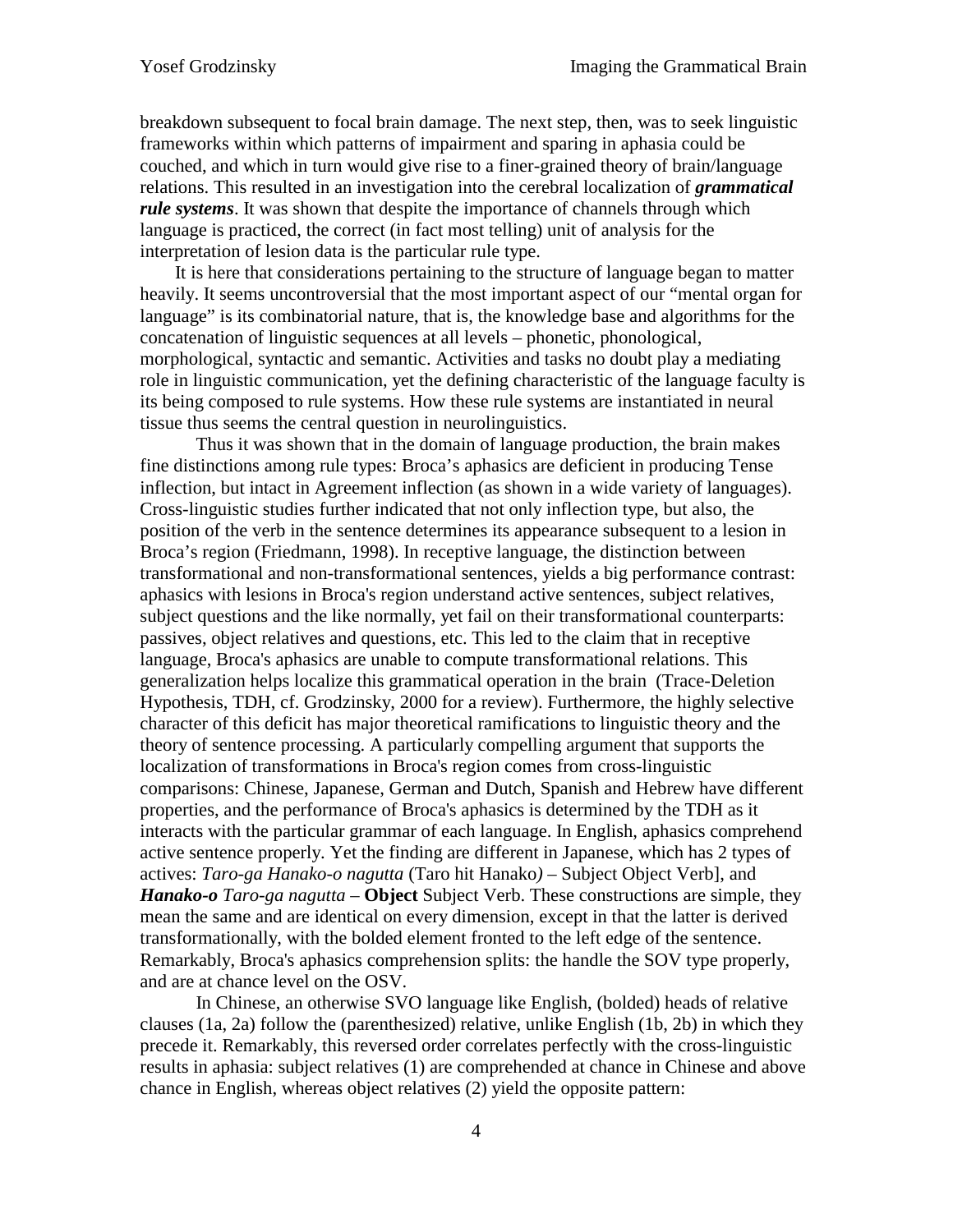| $(1)$ a. $\lbrack$ zhuei gou] de <b>mau</b> hen da                       | chance       |
|--------------------------------------------------------------------------|--------------|
| chase dog that cat very big                                              |              |
| b. The cat that $\lbrack \ \ \ \ \ \ \text{chased}$ the dog was very big | above chance |
| $(2)$ a. [mau zhuei $\Box$ ] de <b>gou</b> hen xiao                      | above chance |
| cat chased that dog very small                                           |              |
|                                                                          |              |

b. **The dog** that [the cat chased **\_** ] was very small *chance*

English and Chinese thus yield mirror-image results, which correlates with a relevant syntactic contrast between the two languages. Other intriguing cross-linguistic contrasts also exist, providing further evidence that Broca's region is critically involved in transformational analysis. Moreover, reflections of the same disruption are also found in the domain of real-time processing (Zurif, 1995). This rich database is further augmented by results regarding grammatical aspects of the mental lexicon. These are also localizable, as they appear retained in Broca's aphasia, but severely disrupted after a lesion in Wernicke's area.

 In sum, over the past decade or so, a new, intriguingly complex model of grammar/brain relations has emerged: Aspects of receptive syntax – those dedicated to the computation of transformational relations – are represented in Broca's, and to some extent in Wernicke's region; the linguistic lexicon is in the latter region, whereas other parts of receptive syntax, while clearly residing in the left hemisphere, are not localizable as of yet; in productive language, Broca's region is dedicated to extremely limited aspects of structure, that pertain the upper, leftmost end of the syntactic tree (see Friedmann & Grodzinsky, 2000). Most importantly, linguistic tools appear critical for the analysis of brain/language relations.

#### **4. RECONSTRUCTING THE GRAMMATICAL BRAIN: NEUROIMAGING**

This story has an important lesson to functional neuroimaging. Early studies that used this experimental methodology grappled with many hard questions, one of which had to do with the choice of experimental materials, determined, to a large extent, by the experimenter's theoretical tastes. One would have expected neuropsychological data to have played a central role in this new effort; in practice, functional imaging of language witnessed an attempt to start almost from scratch. Caught by the excitement that swept the field when neuroimaging techniques were introduced, many investigators have largely tended to dismiss aphasia data, rather than seek cross-methodological convergence. Some important mistakes were repeated as a result. Preliminary studies conducted contrastive investigations of *activities and modalities*. The first ones (e.g., Petersen *et al*., 1990) investigated the production versus comprehension of various linguistic stimuli in PET and then fMRI; and while a distinction was made between overt and covert sentence production, the nature of stimuli – their structure – remained unanalyzed and unspecified. No wonder, then, that anatomical overlap among studies was very limited: verb production versus comprehension, for instance, activated the cerebellum and culliculi for Petersen *et al*., whereas in more recent studies it was localized in the left posterior temporal lobe and the anterior insula bilaterally.

Early studies were also concerned with *cross language comparisons*, with language once again taken as one unanalyzed whole, leading to great variation in stimuli (and subsequent anatomical variation). Thus Mazoyer *et al*. (1993) conducted a PET investigation of the functional anatomy of sentence comprehension in a known (in fact, native) versus unknown language (French vs. Tamil); other authors looked at PET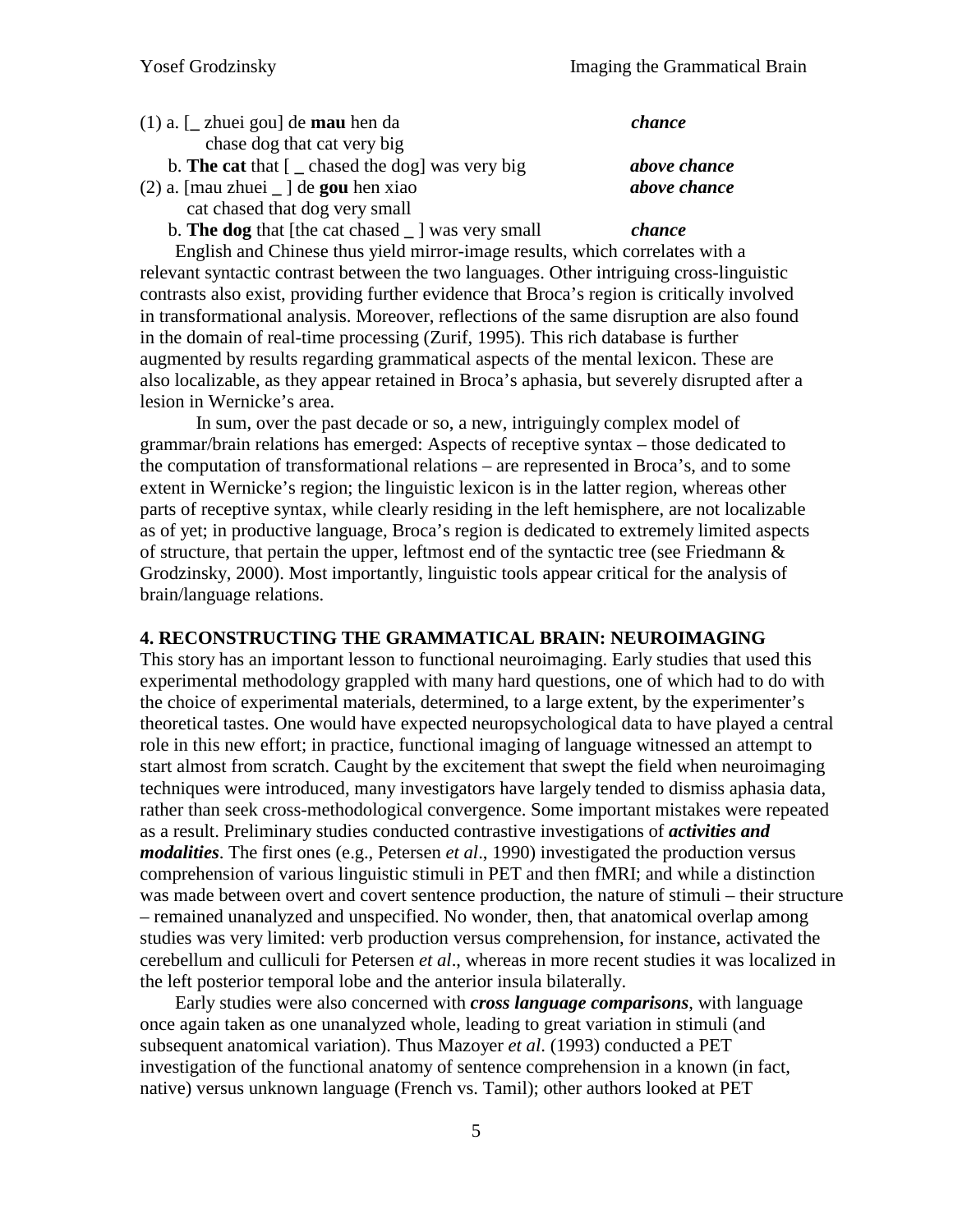activations during the comprehension of active declarative sentence in spoken language, as compared to similar stimuli in sign language, finding multiple activations in the left frontal lobe, as well as in the temporal lobe bilaterally. Still others compared the fMRI activation during the comprehension of native (Japanese) versus second (English) and an unknown (Hungarian) language in the same speakers. Here, some aspects of the frontal cortex was activated bilaterally, whereas Broca's and Wernicke's regions, as well as some neighboring ones, were activated only on the left side. Similarly, the BOLD response in a comparative fMRI study of English sentences versus sentences in Mandarin Chinese resulted in bilateral activations in the inferior prefrontal cortex (BA 44, 45, 47), bilateral middle prefrontal cortex (BA 9, 8 6) and secondarily in the left temporal region (BA 22, 21, 38), the left angular gyrus (BA 39), and bilateral activations in the anterior supplementary motor area (BA 8), the superior parietal region (BA 7), and in some occipital regions. So, while most of these studies demonstrated activation in the left Broca's area and around left Wernicke's area, scattered activations in many more regions – in both the left and the right hemispheres – were also recorded, thus blurring the picture, and making it much less stable than we would like it to be.

Yet, when previous neuropsychological data and linguistic considerations are taken into account, it quite possible that activities or languages may not be the correct units of analysis for a precise characterization of brain/language relations. One possible reason for the lack of anatomical congruence among past studies, then, is that they made incorrect choices of analytic units, and as a consequence, they simply did not use appropriately minimal contrasts in their comparisons. From this perspective, a sentence in sign language is an incorrect control for a condition that contains English sentences – it may be as inappropriate a control as a Mozart symphony would be for a test for visual object recognition. Psychologists have realized that, and as a next step, set themselves to study finer-grained distinctions. Again, following the neuropsychological tradition, some have attempted to test distinctions among *levels of linguistic description*. Yet here, too, localization has been somewhat disappointing.

Friederici and her colleagues conducted a series of studies which also contrasted syntactic with semantic variables, and sought neural correlates for it, as monitored through MEG. In one study they tried to localize syntactic processes through the measurement of magnetic response during auditory exposure to "syntactically correct" and "syntactically incorrect" sentences. They found that "early syntactic parsing processes" activated temporal regions, possibly the planum polare, as well as by frontolateral regions. They further comment that "the contribution of the left temporal regions to the early syntactic processes seems to be larger than that of the left fronto-lateral regions." Friederici (2000) summarizes the results from PET and fMRI studies, "the posterior region of the left superior temporal gyrus and the adjacent planum temporale is specifically involved in auditory language comprehension"; there is also "an involvement of left inferior frontal regions in phonetic processing," and for syntax there is "maximal activation in the left third frontal convolution…but additional activation in the left Wernicke's area as well as some activation in the homotopic areas in the right hemisphere". Another experiment this group conducted sought to dissociate the phonological, semantic and syntactic subsystems. They presented active declarative sentences along with sentences with the same syntactic "frame" but with nonsense words, and with unstructured word lists and non-word lists. When sentences with real and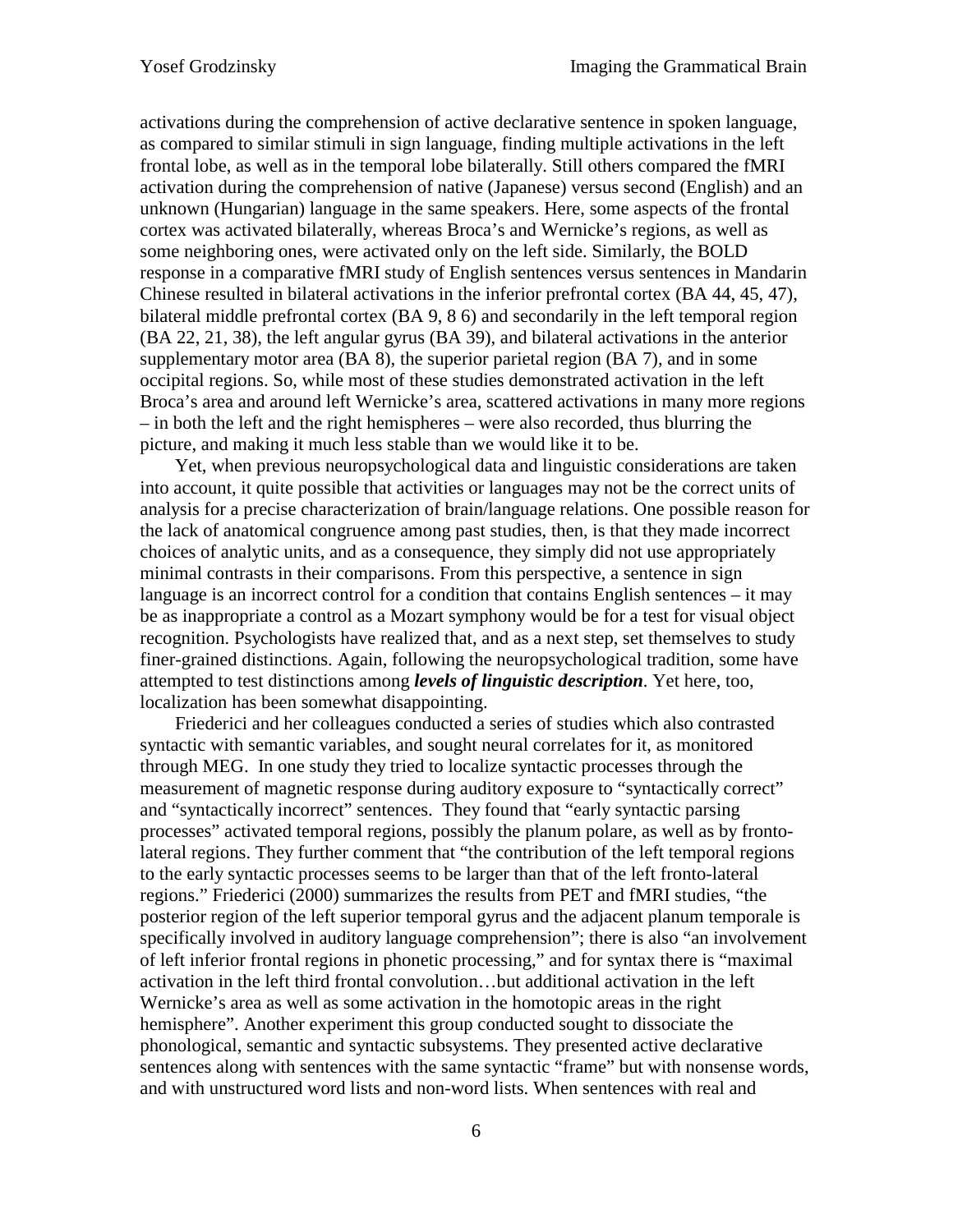pseudo words were compared to word and non-word lists (as a reflection of syntax), certain bilateral temporal, parietal, frontal and subcortical areas were activated.

In a similar vein, Dapretto & Bookheimer (1999) tried to dissociate syntax from semantics through fMRI. They asked subjects to make same/different judgments on sentence pairs of 2 types: one involving the same sentence structure but with one different word; another involving same meaning but different sentence structure (active versus passive). For both the semantic and syntactic comparisons, they report Broca's region and its vicinity (BA 44, 45, 47) and the superior and middle temporal gyri (BA 42, 22, 21) bilaterally as the main activated area in the comparison, with some more activation on the left for the syntactic comparison (BA 44).

The reader may have noticed that here, too, the anatomical overlap between studies is not very promising. Again, Broca's and Wernicke's regions are activated, providing support to the view – originating in Broca's and Wernicke's writings – that these regions are crucial parts of the language faculty. Yet this is not enough: other regions are activated in a non-overlapping manner, and we must try and understand what this may mean. Three interpretations are imaginable: either language is widely distributed in the brain, and moreover, linguistic representations are unstable, varying from one individual to the next in a manner that affects findings, or the available imaging technology is unreliable, or experiments do not test what they purport to test.

My own tendency is optimistic, leaning toward the third possibility: while there is clearly individual variation in the precise size, location and structure of the language areas (cf. Amunts *et* al., 1999 for compelling cytoarchitectonic evidence), brains appear to be relatively stable in what they represent. A large amount of functional variation and spreading, I would argue, is a consequence of the great variation among experiments at this point, caused mainly by an insufficiently refined view of linguistic structure. The fact that "syntax", "phonology" and the like are undifferentiated is likely an important reason for the wide range of anatomical loci imputed to sentence processing. A linguistic perspective – especially one that seeks to account not just for the functional imaging data, but also the rich body of knowledge that comes from lesions studies – might make matters more uniform.

An attempt to be more detailed psycholinguistically has been made by Caplan, Just, and Carpenter. These groups have attempted to view language processing in the brain from the point of view of the putative processing difficulty of different sentence types. To take some salient examples, Just *et al*. (1996) looked at the comprehension of 3 sentence types in fMRI, and found that they all activated left and right Broca's and Wernicke's regions, yet the magnitude of the effect grew with processing difficulty; using PET, Stromswold *et al*. (1996) showed differential activation in left Broca's region for differentially difficult relative clauses; and study by the same group conducted a PET study with similar materials, yet with a slightly different task, and found activations The centromedian nucleus of the left thalamus, the medial frontal gyrus, Broca's area, and the posterior cingulate gyrus. Differential processing difficulty, used as a marker that delineates the language faculty, again results in poor overlap. The similarity in the questions posed by most of these studies, suggests that discrepancies in anatomical findings may either be due to different imaging devices, or choice of tasks and materials. Still, experience with the linguistic interpretation of lesion data leaves one with a gnawing sense that systematic linguistic description of functional imaging results – and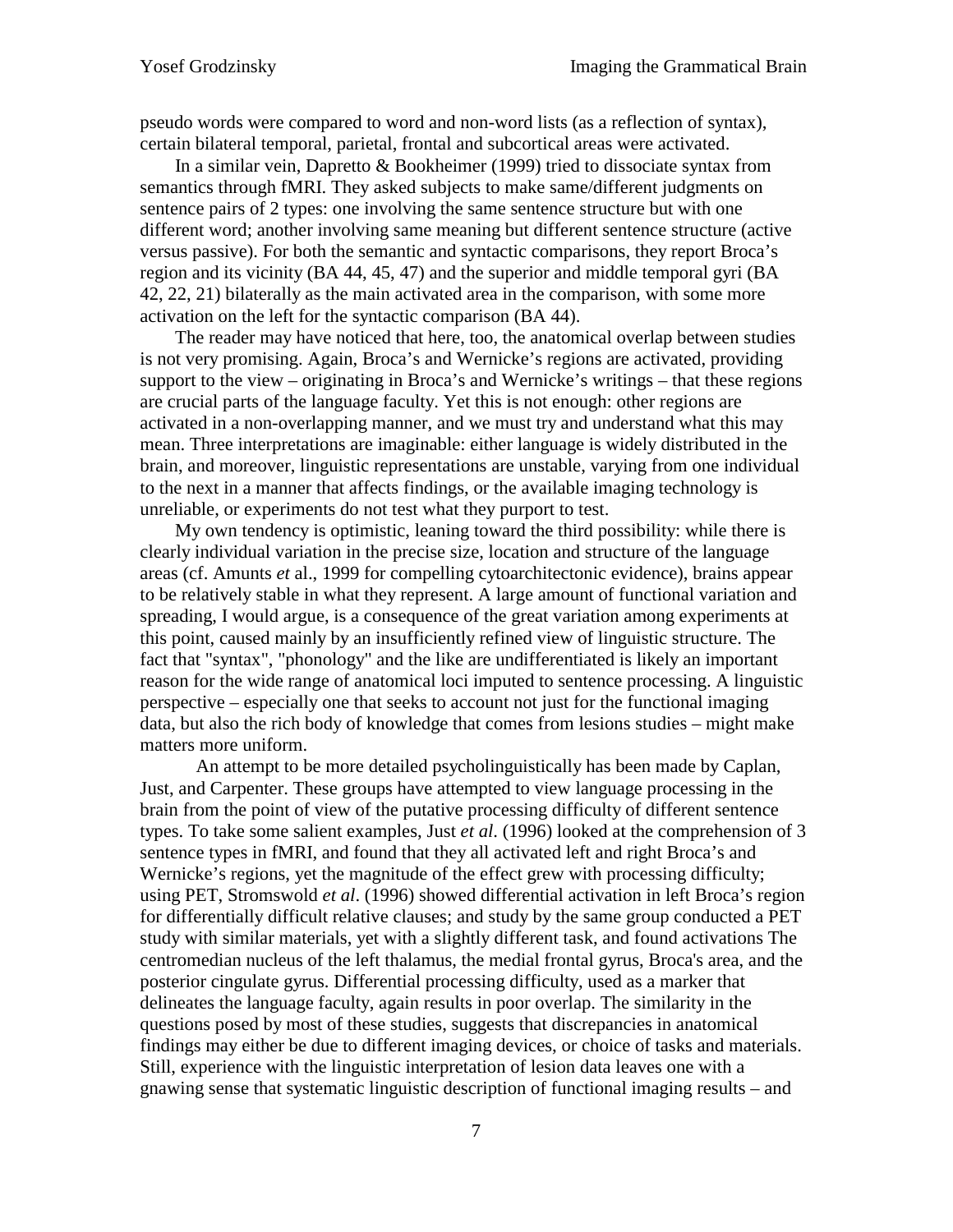subsequent planning of linguistically motivated experiments – is somewhat lacking. In the case of complexity, the blurred picture may well be due to the fact the linguistic complexity is not a well defined notion, and its varying construal affects the nature of experimental materials and the analysis and interpretation of results. It is perhaps advisable to go back to aphasia, and try and find some hints there. The strong link between grammatical transformations and the language areas may be a good place to start, if we seek to tease particular components *within* the grammar apart from others.

When transformations are tested in fMRI, a fairly clear picture emerges, in which this rule type is neurologically dissociable: The left Broca's region (BA 44, 45) and to a lesser extent, both Heschl's gyri, are most strongly involved in transformational analysis. Ben Shachar *et al*. (2001) have conducted this experiment in Hebrew, searching for a T(ransformational)-effect. They used minimal pairs of sentence that are identical in every respect, except that one set contained a transformation (3a) and another did not (3b): (3) a. I helped the nurse [that John saw \_\_ in the living room]

b. I told John [that the nurse slept in the living room] A T-effect was found in left Broca's area (BA 44/45): A higher BOLD signal was detected for +transformation sentences relative to –transformation sentences. These results suggest a critical role for Broca's region in the analysis of transformations in the healthy brain, and converge on the available lesion data. Moreover, an ROI approach detected activations in the posterior inferior frontal gyrus and the anterior insula, the posterior superior temporal sulcus and Heschl's complex. Thus the core computational resource for Movement structures is in areas 44,45. Auxiliary computations occur at temporal areas bilaterally.

#### **5. DISCUSSION**

We have reviewed results that point to the neurological distinctness and locus of the transformational component of syntax. They also suggest that at least some of the results obtained in the fMRI and PET syntactic complexity experiments could be recast in transformational terms, which may lead to a radical reduction in the amount of variation, and to convergence of cross-linguistic and cross-methodological data from lesions studies, as well as from PET and fMRI.

So what is the image of the linguistic brain? We are just beginning to reconstruct it. Whether the somewhat variable anatomy will ever permit precise localization is still an open question; and gross localization, after all, is just a small step toward understanding. Yet our best bet, it seems, is to take linguistic rules as the basic unit of functional analysis of the intricate relationship between language and the brain.

## **REFERENCES**

\*Amunts, K., A. Schleicher, U. Bürgel, H. Mohlberg, H.B.M. Uylings & Zilles, K. (1999). Broca's region revisited: Cytoarchitecture and intersubject variability. *Journal of Comparative Neurology, 412*, 319-341.

Ben-Shachar M., Hendler T., Kahn I., Ben-Bashat D., and Grodzinsky Y. (2001). *Grammatical transformations activate Broca's region – an fMRI study*. Presented at the Cognitive Neuroscience Society, New York.

Blumstein, S.E. 1994. The neurobiology of the sound structure of language. In M. Gazzaniga, ed., *Handbook of Cognitive Neuroscience*. Cambridge, MA: MIT Press.